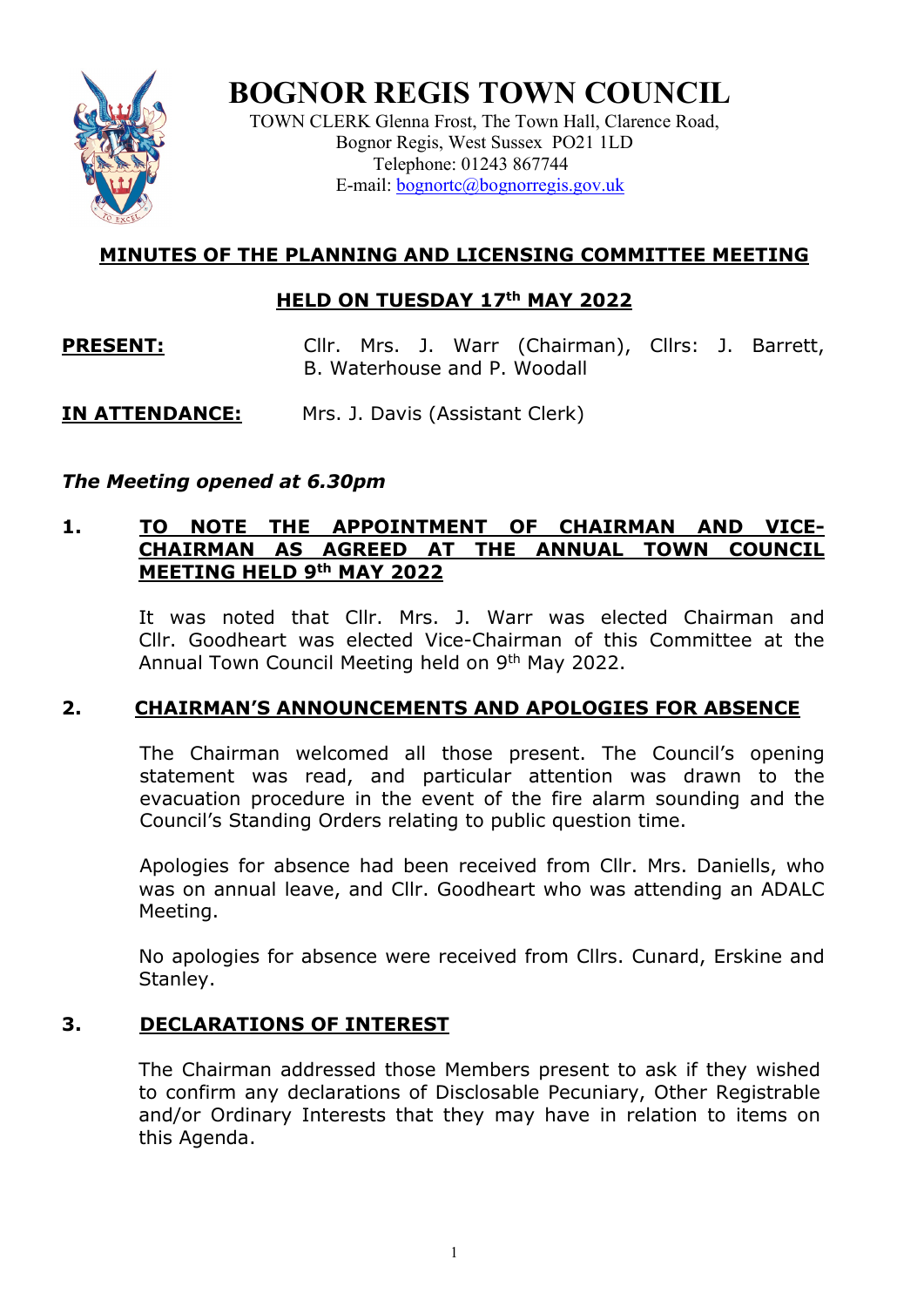As noted on the Agenda, Members and Officers should make their

- declaration by stating:<br>a) the item they hav the item they have the Interest in
- b) whether it is a Disclosable Pecuniary, Other Registrable or Ordinary Interest
- c) the nature of the Interest
- d) if it is an Ordinary Interest whether they intend to temporarily leave the meeting for the discussion and vote
- e) if it is a Disclosable Pecuniary or Other Registrable Interest, and therefore must temporarily leave the meeting for the discussion and vote, whether they will be exercising their right to speak on this matter under Public Question Time.

They then need to re-declare their Interest and the nature of the Interest at the commencement of the item or when the Interest becomes apparent. They should request that it be recorded in the Minutes that they will leave the meeting and will neither take part in discussion, nor vote on the item.

As per the Agenda, it is each Member's own responsibility to notify the Monitoring Officer of all Disclosable Pecuniary, Other Registrable or Ordinary Interests notifiable under the Council's Code of Conduct, not already recorded on their Register of Interests Form, within 28 days.

The Chairman reminded Members to declare their Interests as any arise or again at the relative point in the meeting if they have already.

#### *There were no declarations of Interest*

### **4. TO APPROVE THE MINUTES OF THE PLANNING AND LICENSING COMMITTEE MEETING HELD ON 26th APRIL 2022**

The Committee **RESOLVED** to **AGREE** and approve the Minutes of the Meeting held on 26<sup>th</sup> April 2022 as an accurate record of the proceedings and the Chairman signed them.

### **5. ADJOURNMENT FOR PUBLIC QUESTION TIME AND STATEMENTS**

There were no members of the public seated in the public gallery, therefore, the meeting was not adjourned.

#### **6. TO CONSIDER THE TERMS OF REFERENCE FOR THE PLANNING AND LICENSING COMMITTEE AND TO MAKE ANY NECESSARY RECOMMENDATIONS ON PROPOSED CHANGES TO THE POLICY AND RESOURCES COMMITTEE**

Members **RESOLVED** to **RECOMMEND** to the Policy and Resources Committee the Terms of Reference for the Planning and Licensing Committee with no amendments.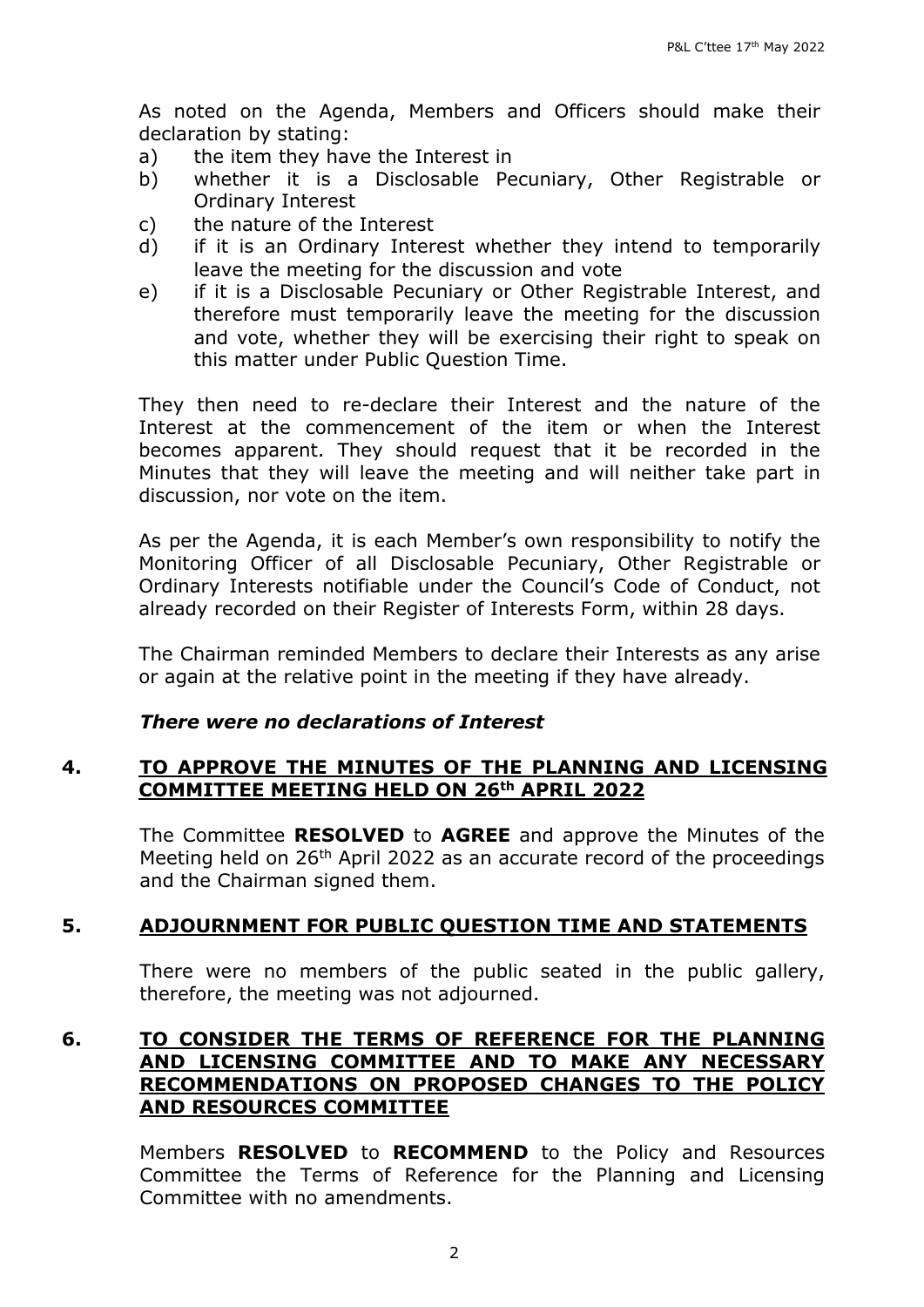### **7. TO CONSIDER PLANNING APPLICATIONS ON LISTS DATED 22nd, 29th APRIL AND 6th MAY 2022**

- **7.1** The Committee noted that there were no views from other Town Councillors to report.
- **7.2** The Committee noted that no representations had been received from members of the public, or neighbouring parishes, in respect of these applications.
- **7.3** The Committee, having considered the applications, **RESOLVED** that its representations be forwarded to ADC (Appended to these Minutes as **Appendix 1**).

#### **8. CORRESPONDENCE**

The Committee **NOTED** receipt of correspondence previously circulated.

#### *The Meeting closed at 7.28pm*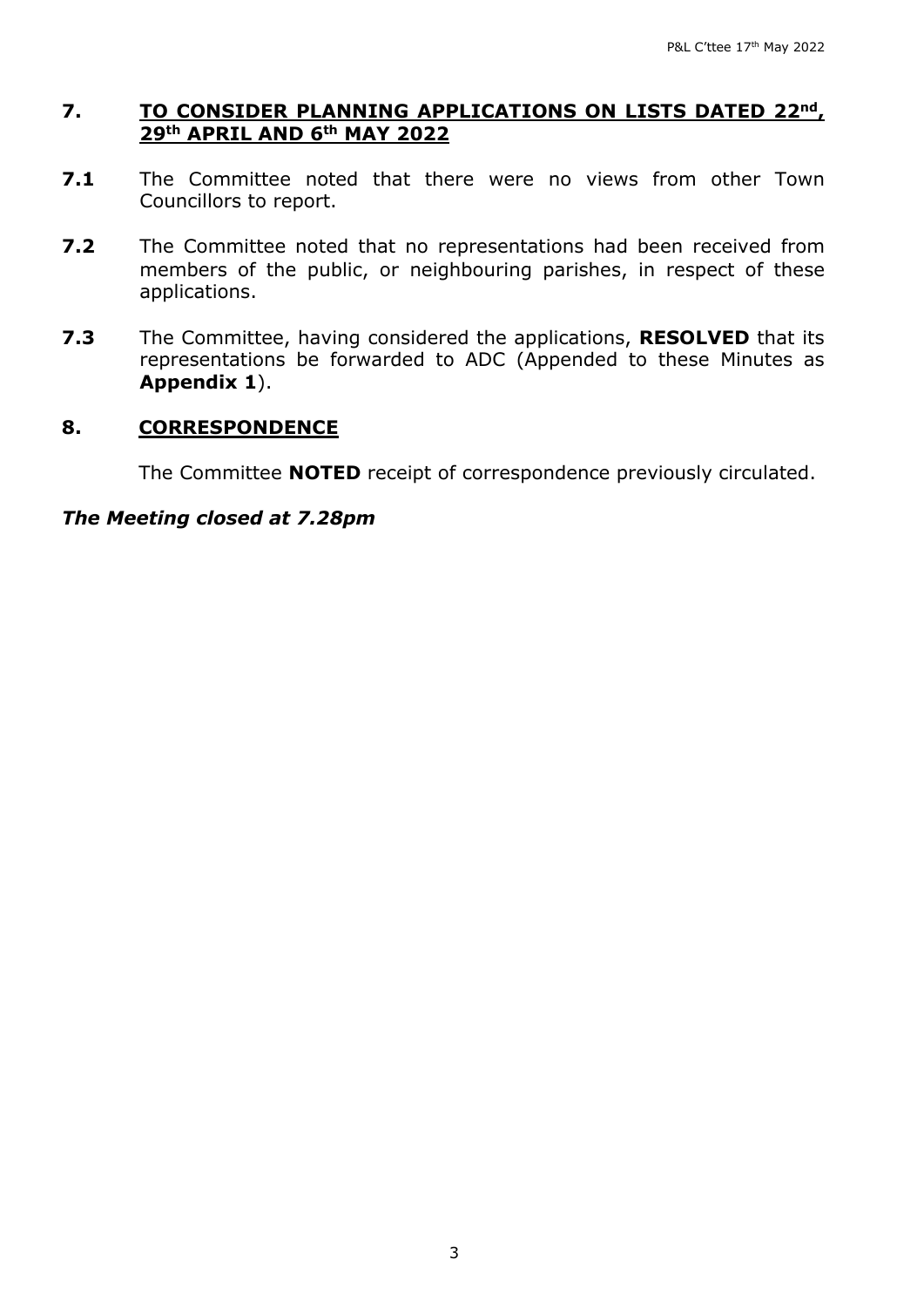## **APPENDIX 1**

#### **PLANNING AND LICENSING COMMITTEE MEETING HELD ON 17th MAY 2022 REPRESENTATIONS ON PLANNING APPLICATIONS ON LISTS DATED 22nd, 29th APRIL AND 6th MAY 2022**

| <b>BR/90/22/L</b><br>University of Chichester<br>Upper Bognor Road                                    | Listed building consent to repair and underpin   NO OBJECTION<br>where necessary, sections of the listed<br>Serpentine Wall. All works are to be carried out                                                                 |                                                                                                                                                                                                                                                                                                                                                                            |
|-------------------------------------------------------------------------------------------------------|------------------------------------------------------------------------------------------------------------------------------------------------------------------------------------------------------------------------------|----------------------------------------------------------------------------------------------------------------------------------------------------------------------------------------------------------------------------------------------------------------------------------------------------------------------------------------------------------------------------|
| <b>Bognor Regis</b><br><b>PO21 1HR</b>                                                                | in a like for-like manner in order to preserve the<br>integrity and heritage of the structure                                                                                                                                |                                                                                                                                                                                                                                                                                                                                                                            |
| <b>BR/85/22/PL</b><br><b>Public Conveniences</b><br><b>Bedford Street</b><br>Bognor Regis             | Internal reconfiguration of existing public   NO OBJECTION<br>conveniences with associated changes to the<br>entrance and removal of part of roof. This<br>application is in CIL Zone 4 (Zero Rated) as<br>other development |                                                                                                                                                                                                                                                                                                                                                                            |
| <b>BR/83/22/PL</b><br>Unit 10, Arun Business Park<br>Shripney Road<br>Bognor Regis<br><b>PO22 9SX</b> | Addition of two first floor windows at rear of<br>property. This application is in CIL Zone 4 (Zero<br>Rated) as other development                                                                                           | <b>NO OBJECTION</b> Members have no<br>objection, in principle, to planning<br>application BR/83/22/PL. However,<br>having taken onboard the comments<br>concerns of neighbouring<br>and<br>householders, the Committee would<br>like to request that the applicant<br>considers the use of privacy film on<br>glass, or opaque/frosted panes, in<br>the proposed windows. |
| <b>BR/87/22/HH</b><br>11 Highland Avenue<br><b>Bognor Regis</b><br>PO21 2BJ                           | Erection of single storey rear/side extension<br>following demolition of existing garage and<br>conservatory. Conversion of the second-floor<br>loft space including changing a hip end roof to a<br>'barn hip' end          | <b>NO OBJECTION</b>                                                                                                                                                                                                                                                                                                                                                        |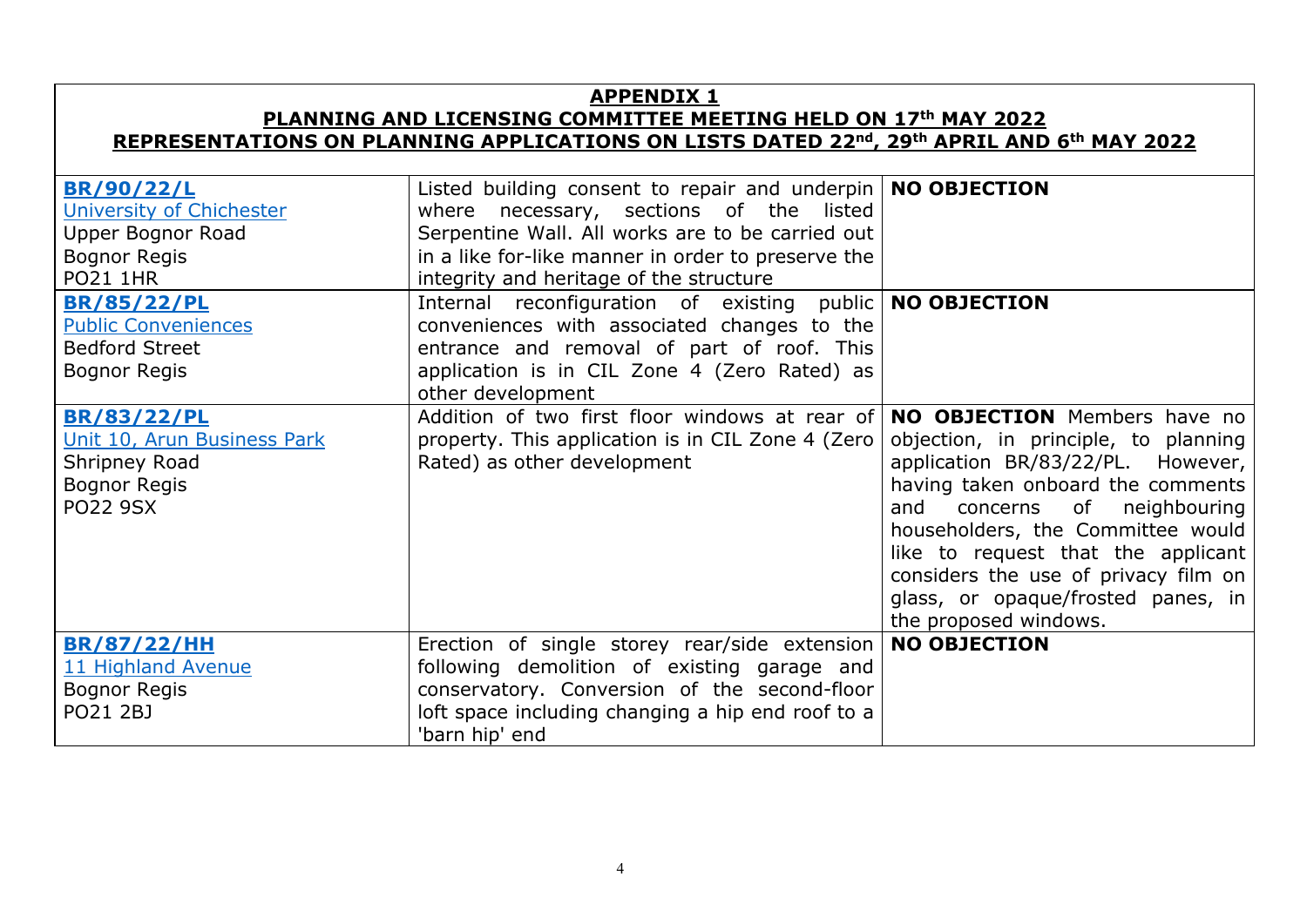| <b>BR/89/22/T</b>    | Various works to various trees                                                  | <b>NO OBJECTION</b> subject to the           |
|----------------------|---------------------------------------------------------------------------------|----------------------------------------------|
| <b>The Maples</b>    |                                                                                 | applicant agreeing to the revised            |
| 45 Victoria Drive    |                                                                                 | proposal, and conditions, as detailed        |
| <b>Bognor Regis</b>  |                                                                                 | in the ADC Tree Officer report, and          |
| <b>PO21 2TQ</b>      |                                                                                 | subject to the approval of the ADC           |
|                      |                                                                                 | Arboriculturist. It is recommended, if       |
|                      |                                                                                 | approved, that no work should be             |
|                      |                                                                                 | carried out if any birds or bats are         |
|                      |                                                                                 | nesting.                                     |
| <b>BR/88/22/PL</b>   | Alterations to the main entrance to the church                                  | <b>NO OBJECTION</b>                          |
| <b>Parish Centre</b> | building on Clarence Road, to provide equal and                                 |                                              |
| <b>Hislop Walk</b>   | dignified access to all who visit the church. This                              |                                              |
| <b>Bognor Regis</b>  | application affects the setting of a listed building                            |                                              |
| <b>PO21 1LP</b>      | and is in CIL Zone 4 (Zero Rated) as other                                      |                                              |
|                      | development                                                                     |                                              |
| <b>BR/73/22/PL</b>   | Installation of bicycle and refuse/recycling store                              | <b>NO</b><br><b>OBJECTION</b> In considering |
| 83 Aldwick Road      | within rear garden, install window at end of                                    | planning application<br>BR/73/22/PL          |
| <b>Bognor Regis</b>  | eastern side retain, replace windows to west Members have no objection to the   |                                              |
| <b>PO21 2NW</b>      | and east side elevations and install glazed description of works as outlined in |                                              |
|                      | French doors and windows to southern rear                                       | the proposal. However, the cover             |
|                      | elevation. This application is in CIL Zone 4                                    | letter from the Applicant's Agent            |
|                      | (Zero Rated) as other development                                               | states "This application only seeks          |
|                      |                                                                                 | the<br>for<br>permission<br>external         |
|                      |                                                                                 | alterations and is submitted in              |
|                      |                                                                                 | conjunction<br>with<br>a<br>separate         |
|                      |                                                                                 | application for Prior Approval for           |
|                      |                                                                                 | change of use from commercial (Use           |
|                      |                                                                                 | Class E) to one flat under Schedule          |
|                      |                                                                                 | 2, Part 3, Class G. These two                |
|                      |                                                                                 | applications should be considered in         |
|                      |                                                                                 | conjunction with one another."               |
|                      |                                                                                 |                                              |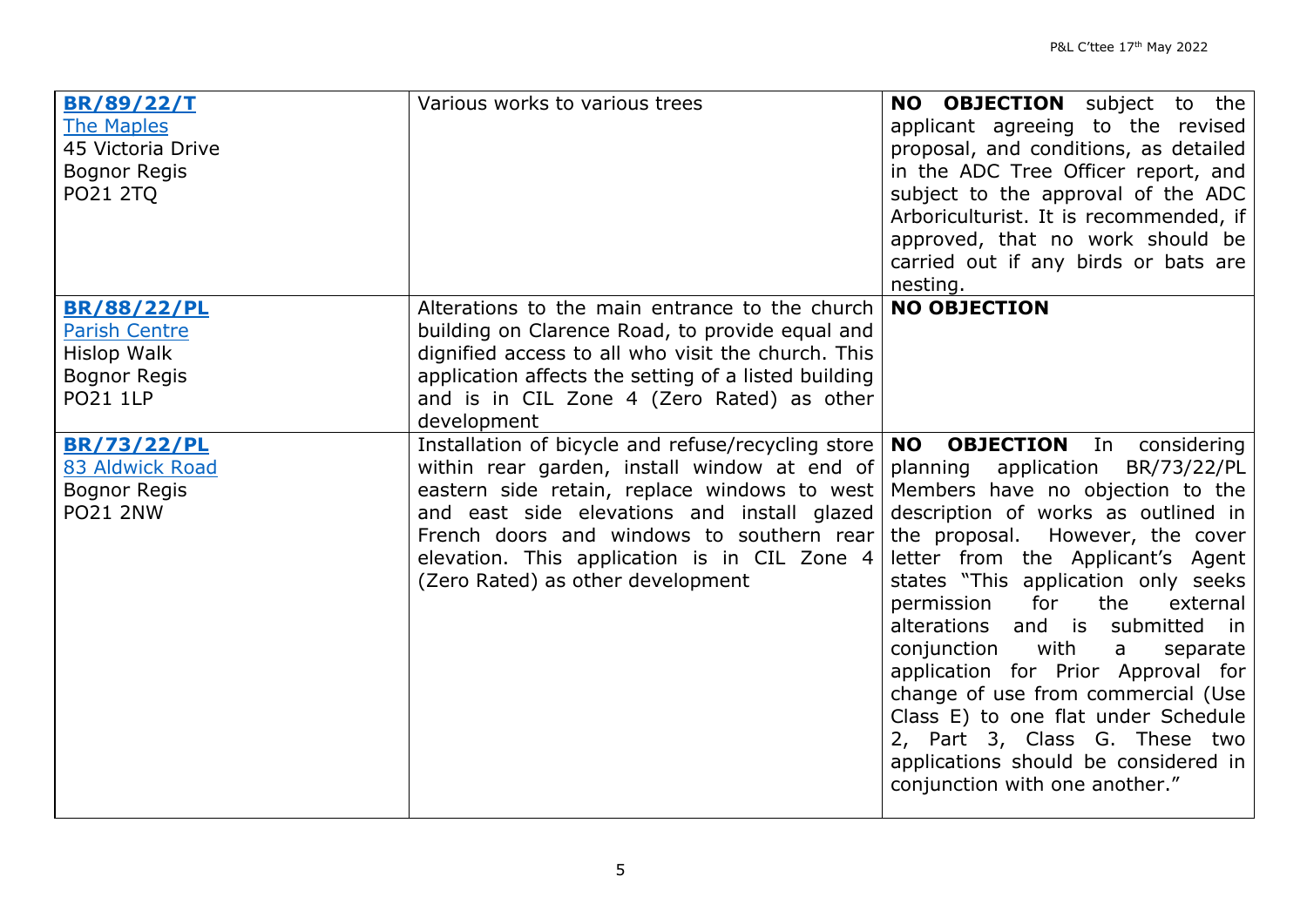| BR/73/22/PL (continued)<br>83 Aldwick Road<br><b>Bognor Regis</b><br><b>PO21 2NW</b>                  |                                                                                                                                                                                | When considering the development<br>proposals as detailed in application<br>reference BR/79/22/PD, Members<br>would object to the sub-division of<br>the commercial space on the Ground<br>Floor for the purposes of residential<br>use. The site is located within the<br>business district of Aldwick Road and<br>there remains a reasonable prospect<br>of the premises being used for<br>employment use. Members consider<br>the proposals to be contrary to Policy<br>EMP DM1 of the Arun Local Plan. |
|-------------------------------------------------------------------------------------------------------|--------------------------------------------------------------------------------------------------------------------------------------------------------------------------------|------------------------------------------------------------------------------------------------------------------------------------------------------------------------------------------------------------------------------------------------------------------------------------------------------------------------------------------------------------------------------------------------------------------------------------------------------------------------------------------------------------|
| <b>BR/77/22/PL</b><br>Rear of 42 Sudley Road<br><b>Bognor Regis</b><br><b>PO21 1ES</b>                | 2 No. semi-detached 3-storey houses<br>with<br>parking and new vehicular<br><b>This</b><br>access.<br>application is in CIL Zone 4 and is CIL liable as<br>new dwellings       | <b>NO OBJECTION</b>                                                                                                                                                                                                                                                                                                                                                                                                                                                                                        |
| <b>BR/95/22/PL</b><br><b>Seymour Place</b><br>Queensway<br>Bognor Regis<br><b>PO21 1RT</b>            | Installation of a bin store. This site is in CIL<br>Zone 4 (Zero Rated) as other development                                                                                   | <b>NO OBJECTION</b>                                                                                                                                                                                                                                                                                                                                                                                                                                                                                        |
| <b>BR/78/22/PL</b><br><b>Land East Side of</b><br>21 Tennyson Road<br>Bognor Regis<br><b>PO21 1SB</b> | Demolition of garage and erection of 1 No. 4   NO OBJECTION<br>bed dwelling with off street parking. This<br>application is in CIL Zone 4 and is CIL liable as<br>new dwelling |                                                                                                                                                                                                                                                                                                                                                                                                                                                                                                            |